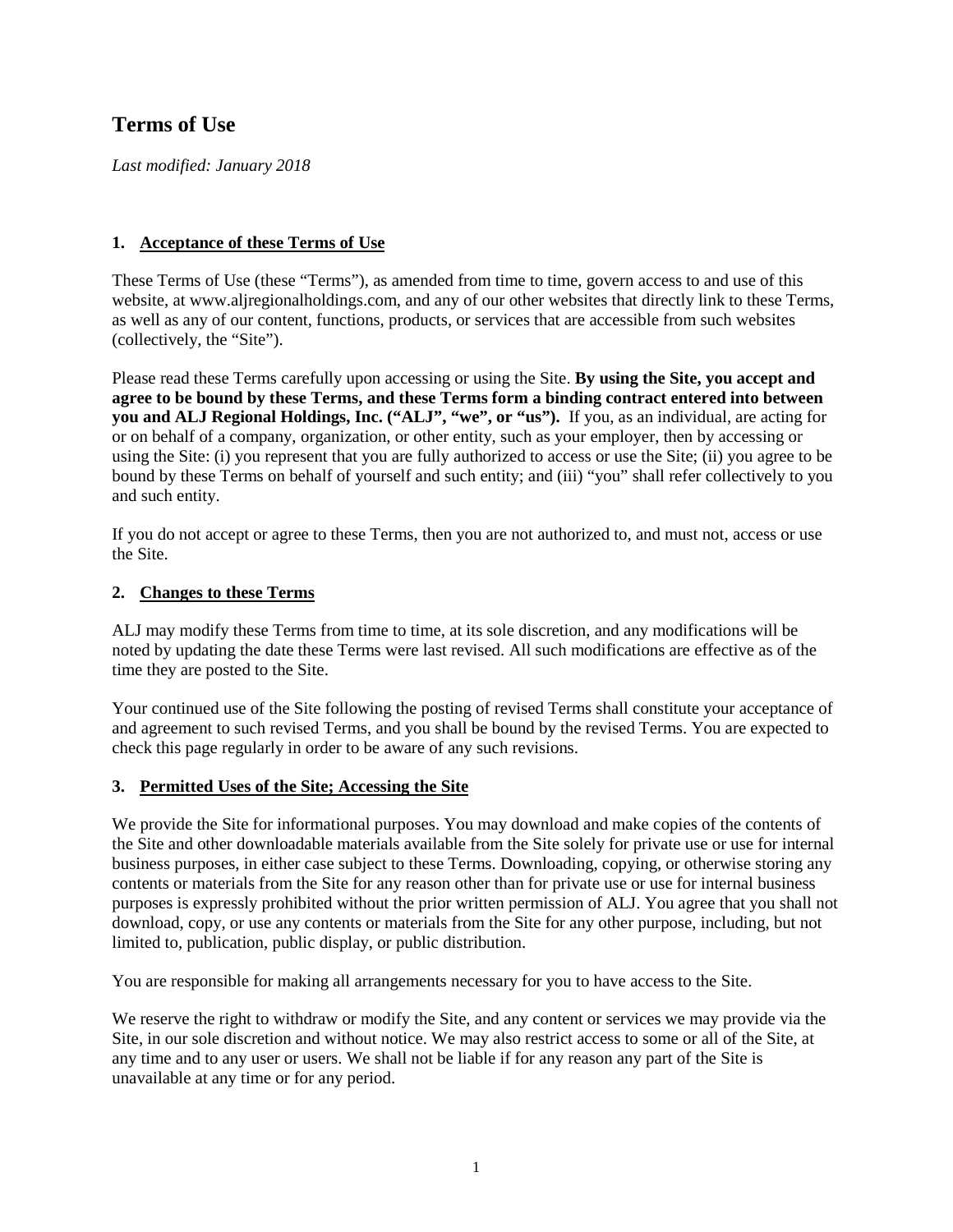## **4. Intellectual Property**

The Site and all of its contents and services (including, but not limited to, all information, software, text, displays, images, video, and audio, and the design, selection, and arrangement thereof), are owned by ALJ, its licensors, or other providers of such material and are protected by United States and international copyright, trademark, patent, trade secret, and other intellectual property or proprietary rights laws.

No right, title, or interest in or to the Site or any contents or materials on the Site is granted or transferred to you except as expressly set forth herein, and all rights not expressly granted herein are reserved by ALJ. Any use of the Site not expressly permitted by these Terms constitutes a breach of these Terms and may violate copyright, trademark, and other laws.

These Terms permit you to use the Site for private use or use for internal business purposes only. Except as expressly provided herein, you shall not reproduce, distribute, modify, create derivative works of, publicly display, publicly perform, republish, download, store, or transmit any of the contents of the Site, except as follows:

- Your computer may temporarily store copies of such contents of the Site in RAM incidental to your accessing and viewing those contents.
- You may store files that are automatically cached by your browser for display enhancement purposes.
- You may print or download a reasonable number of pages of the Site or a reasonable amount of materials from the Site, in either case solely for private use or use for internal business purposes and not for further reproduction, publication, or distribution.

You must not:

- Modify copies of any materials from the Site.
- Delete or alter any copyright, trademark, or other proprietary rights notices from copies of materials from the Site.

If you print, copy, modify, download, publicly display or distribute, or otherwise use any contents or materials from the Site in breach of these Terms, we may immediately terminate your right to use the Site, and you must, at our option, return or destroy any and all copies of contents or materials from the Site in your possession.

# **5. Privacy and Information Practices**

We value individual privacy, and we are committed to protecting individuals' information. All information collected through the Site is subject to our Privacy Policy, available on our website. By accessing or using the Site, or otherwise agreeing to these Terms, you acknowledge that you have read and understand the terms of the Privacy Policy and consent to the treatment of your information in accordance with the Privacy Policy.

# **6. Prohibited Uses**

You may use the Site only for lawful purposes and in accordance with these Terms. You agree not to use the Site: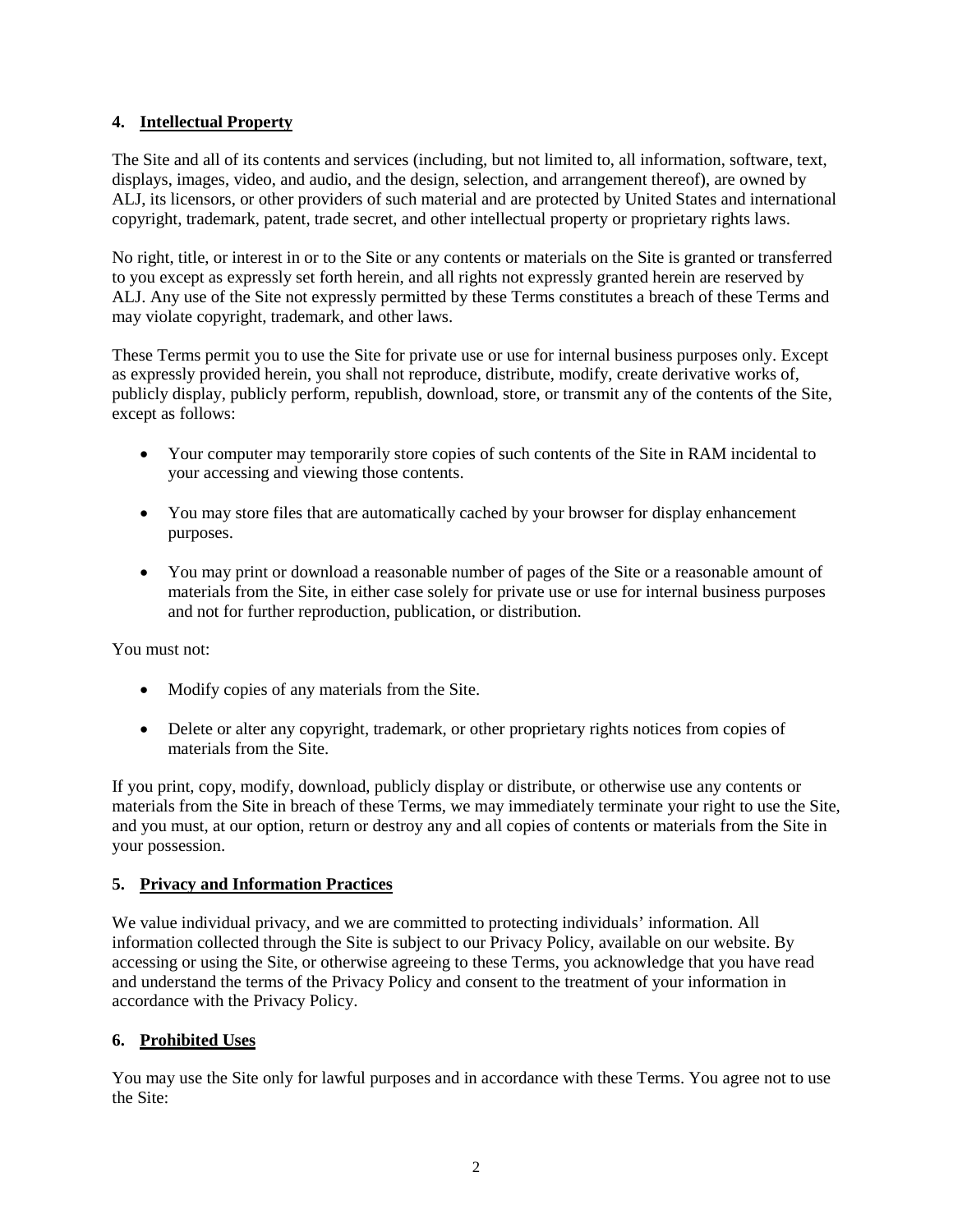- In any way that violates any applicable federal, state, local, or international law or regulation.
- To send, knowingly receive, upload, download, use, or re-use any material with unlawful, defamatory, threatening, harassing, abusive, fraudulent, infringing, obscene, or otherwise objectionable content.
- To impersonate or attempt to impersonate ALJ, an ALJ employee or representative, another user, or any other person or entity.
- To build any competitive products or services.
- To engage in any other conduct that restricts or inhibits anyone's use or enjoyment of the Site, or which, as determined by us, may harm ALJ or users of the Site or expose them to liability.

Additionally, you agree not to:

- Use the Site in any manner that could disable, overburden, damage, or impair the Site or interfere with any other party's use of the Site.
- Use any robot, spider, or other automatic device, process, or means to access the Site for any purpose, including monitoring or copying any of the material on the Site.
- Use any manual process to monitor or copy any of the material on the Site or for any other unauthorized purpose.
- Use any device, software, or routine that interferes with the proper working of the Site.
- Introduce any viruses, Trojan horses, worms, logic bombs, or other material that is malicious or technologically harmful.
- Create internet "links" to the Site or "frame" or "mirror" any portions of the Site in any other website or mobile site, or on any other server or wireless or internet-based device.
- Attempt to gain unauthorized access to, interfere with, damage, or disrupt any parts of the Site, the server on which the Site is stored, or any server, computer, or database connected to the Site.
- Otherwise attempt to interfere with the proper working of the Site.

If we learn or reasonably suspect that you, or others under your control or direction, have used the Site in a manner prohibited herein, we may block, suspend, terminate, or withhold your access to the Site as we deem appropriate in our sole discretion.

#### **7. Monitoring and Enforcement**

We have the right to:

• Take any action with respect to any user conduct that we deem necessary or appropriate in our sole discretion, including if we believe that such user conduct violates these Terms, including those prohibited uses described herein, or that such user conduct infringes any intellectual property right or other right of any person or entity, threatens the personal safety of users of the Site or the public, or could create liability for ALJ.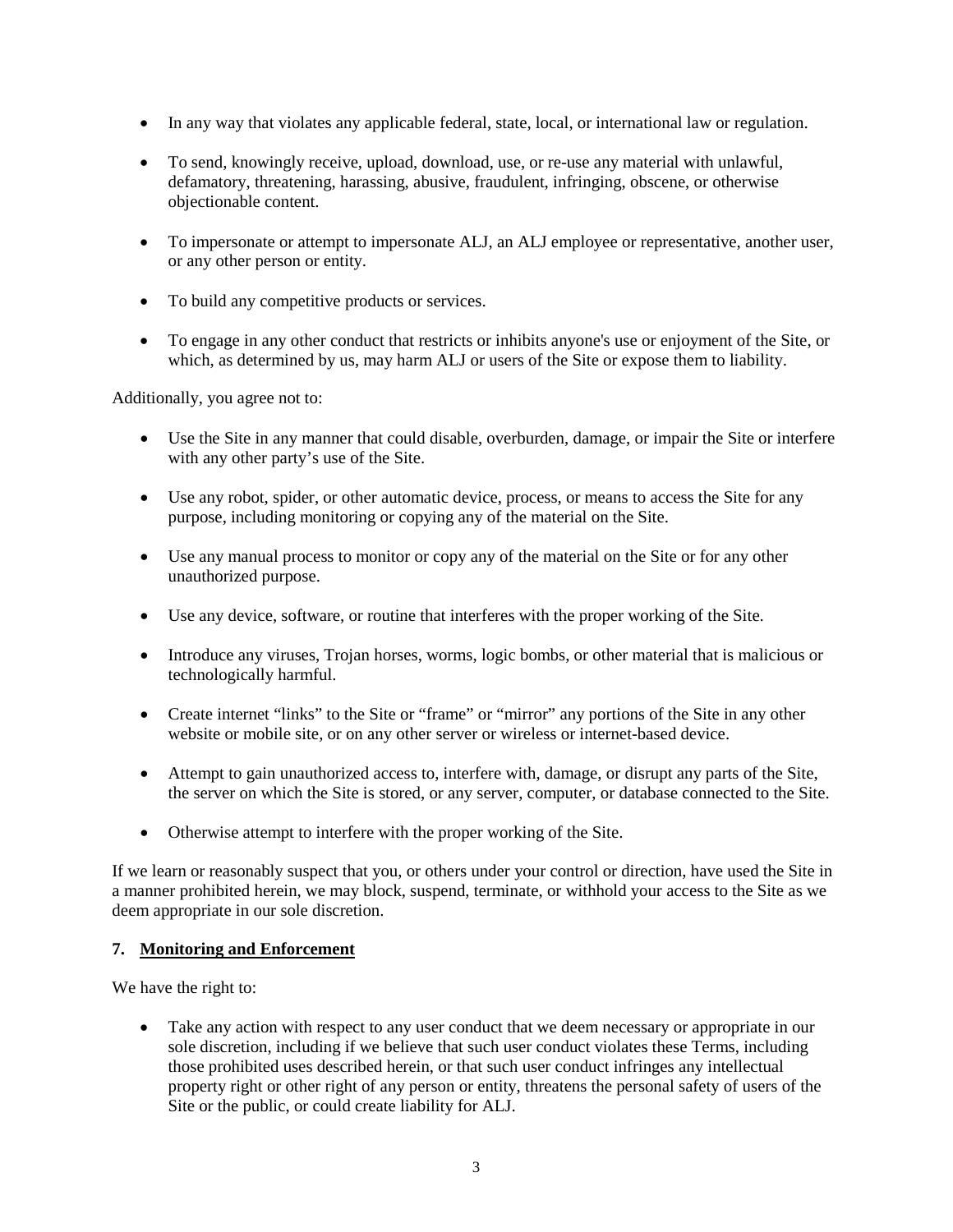- Disclose your identity or other information about you to any third party who claims that your use of the Site violates their rights, including their intellectual property rights or their right to privacy.
- Take appropriate legal action, including without limitation, referral to law enforcement, for any illegal or unauthorized use of the Site.
- Terminate or suspend your access to all or part of the Site for any or no reason, including, without limitation, any violation of these Terms.

Without limiting the foregoing, we have the right to fully cooperate with any law enforcement authorities or court order requesting or directing us to disclose the identity of any users of the Site. YOU WAIVE AND HOLD HARMLESS ALJ AND ITS AFFILIATES, LICENSEES, AND SERVICE PROVIDERS FROM ANY CLAIMS RESULTING FROM ANY ACTION TAKEN BY ALJ DURING, OR AS A CONSEQUENCE OF, INVESTIGATIONS BY EITHER ALJ OR LAW ENFORCEMENT AUTHORITIES.

# **8. No Warranties**

TO THE EXTENT PERMITTED BY APPLICABLE LAW, THE SITE AND ALL INFORMATION PRESENTED VIA THE SITE ARE PROVIDED "AS IS" AND "WITH ALL FAULTS," AND ALJ HEREBY DISCLAIMS ALL REPRESENTATIONS AND WARRANTIES OF ANY NATURE, WHETHER EXPRESS, IMPLIED, STATUTORY OR OTHERWISE, REGARDING THE SITE AND ALL INFORMATION PRESENTED VIA THE SITE, AND ALJ SPECIFICALLY DISCLAIMS ALL IMPLIED WARRANTIES OF MERCHANTABILITY, FITNESS FOR A PARTICULAR PURPOSE, AND NON-INFRINGEMENT, AND ALL WARRANTIES ARISING FROM COURSE OF DEALING, USAGE, OR TRADE PRACTICE. WITHOUT LIMITING THE FOREGOING, ALJ MAKES NO REPRESENTATIONS OR WARRANTIES OF ANY KIND AS TO THE ACCURACY OR COMPLETENESS OF ANY INFORMATION PRESENTED VIA THE SITE; AVAILABILITY, SECURITY OR PERFORMANCE OF THE SITE; EXISTENCE OR ABSENCE OF ANY DEFECTS IN THE SITE; OR COMPATIBILITY OF THE SITE WITH ANY EQUIPMENT OR SOFTWARE

# **9. Limitation of Liability**

TO THE EXTENT PERMITTED BY APPLICABLE LAW, IN NO EVENT SHALL ALJ OR ANY OF ITS REPRESENTATIVES BE LIABLE TO YOU OR TO ANY THIRD PARTY UNDER OR IN CONNECTION WITH THESE TERMS OR THEIR SUBJECT MATTER, UNDER ANY LEGAL THEORY, INCLUDING BREACH OF CONTRACT, TORT (INCLUDING NEGLIGENCE), STRICT LIABILITY OR OTHERWISE, FOR ANY (A) CONSEQUENTIAL, INDIRECT, INCIDENTAL, SPECIAL, EXEMPLARY, PUNITIVE OR ENHANCED DAMAGES; (B) YOUR USE OF THE SITE OR ANY IMPAIRMENT, DELAY OR OTHER INTERRUPTION IN THE SITE OR YOUR ABILITY TO USE THE SITE; (C) LOSS OF BUSINESS, REVENUE OR PROFIT, DIMINUTION IN VALUE OR OTHER ECONOMIC LOSS; (D) HARM TO REPUTATION OR BUSINESS GOODWILL; OR (E) LOSS, DAMAGE, CORRUPTION OR RECOVERY OF DATA, OR BREACH OF DATA OR SYSTEM SECURITY; (F) CONTENT, ACCURACY OR COMPLETENESS, AND ANY ERRORS IN, OR OMISSIONS FROM, THE MATERIALS INCLUDED IN OR AVAILABLE THROUGH THE SITE; OR (G) CONTENT RETRIEVED FROM THE INTERNET EVEN IF RETRIEVED OR LINKED TO, FROM, OR WITHIN THE SITE, IN EACH CASE REGARDLESS OF WHETHER ALJ OR ANY ITS REPRESENTATIVES WERE ADVISED OF THE POSSIBILITY OF SUCH LOSSES OR DAMAGES OR SUCH LOSSES OR DAMAGES WERE OTHERWISE FORESEEABLE, AND NOTWITHSTANDING THE FAILURE OF ANY AGREED OR OTHER REMEDY OF ITS ESSENTIAL PURPOSE.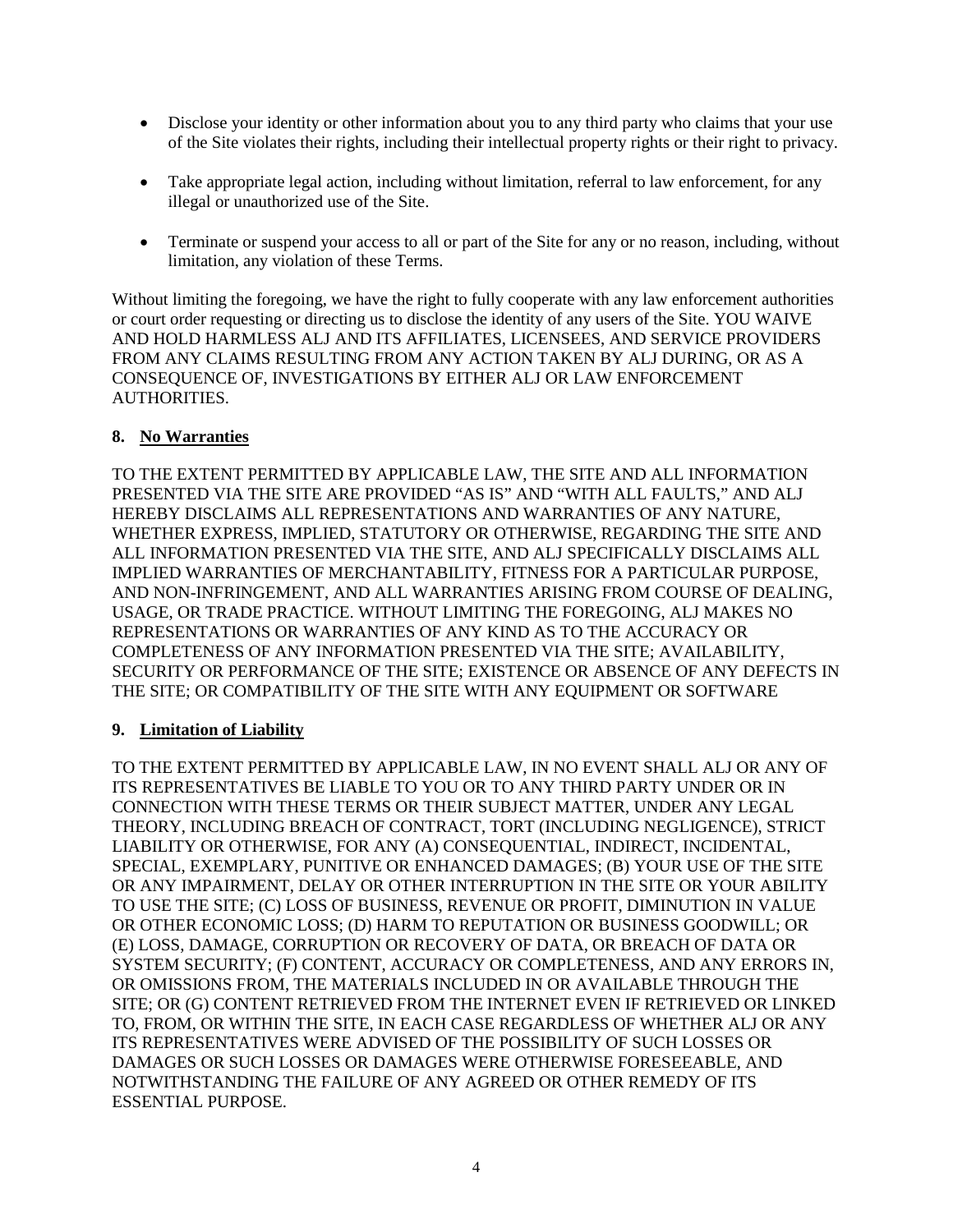IN NO EVENT SHALL THE TOTAL AND AGGREGATE LIABILITY OF ALJ TO YOU UNDER OR IN CONNECTION WITH THESE TERMS OR THEIR SUBJECT MATTER, UNDER ANY LEGAL OR EQUITABLE THEORY, INCLUDING BREACH OF CONTRACT, TORT (INCLUDING NEGLIGENCE), STRICT LIABILITY AND OTHERWISE, EXCEED ONE HUNDRED U.S. DOLLARS (\$100). ALL CLAIMS AGAINST ALJ WITH RESPECT TO ANY LIABILITY RELATED TO THESE TERMS SHALL BE AGGREGATED TO DETERMINE SATISFACTION OF SUCH LIMIT, AND THE EXISTENCE OF MORE THAN ONE CLAIM SHALL NOT ENLARGE OR EXTEND THE FOREGOING LIMITATION. THE FOREGOING LIMITATION APPLIES NOTWITHSTANDING THE FAILURE OF ANY AGREED OR OTHER REMEDY OF ITS ESSENTIAL PURPOSE.

## **10. Indemnity**

You shall indemnify, defend and hold harmless ALJ and its affiliates, and each of its and their respective officers, directors, employees, agents, successors and assigns (each, an "Indemnitee") from and against any and all losses incurred by such Indemnitee in connection with any claim or action by a third party arising out of or relating to any: (i) content that you upload, post, email, transmit or otherwise make available via the Site; (ii) your breach of any of your representations, warranties, covenants or obligations under these Terms; or (iii) negligence or any more culpable act or omission (including recklessness or willful misconduct) by you in connection with these Terms or their subject matter.

#### **11. Termination, Suspension, and Limitations of Access**

You agree that we may, with prior written notice, terminate, suspend, or otherwise limit your access to the Site for cause. Cause for such termination, suspension, or other limitation of access shall include but not be limited to: (a) any material breach of these Terms or other incorporated agreements or guidelines; (b) any request by law enforcement or other government agency; (c) unexpected technical or security issues or problems; and (d) your engagement in fraudulent or illegal activities. Further, you agree that all terminations, suspensions, or other limitations of access for cause shall be made in our sole discretion, and we shall not be liable to you or any third party for any termination, suspension, or other limitation of your access to the Site. We are not responsible for any loss or damage arising out of your failure to comply with these Terms or the steps that may be required as a consequence of any actual or perceived breach or other violation of these Terms by you.

# **12. General**

Entire Agreement. These Terms, together with any disclaimers that may appear on the Site, shall constitute the entire agreement between you and ALJ regarding the Site. The section headings in these Terms are for convenience only and have no legal or contractual effect.

Notices. ALJ may provide you with notices, by email, regular mail, or similar methods regarding the Site. For all requests and notices regarding the Site, your communication must be sent via email using our website.

Choice of Law and Forum. You and ALJ each agree that these Terms and any dispute arising out of or relating to these Terms shall be governed by the laws of the State of New York without regard to its conflict of law provisions. Any and all claims, causes of action or disputes (regardless of theory) arising out of or relating to these Terms, and in which ALJ is a party, shall be settled by arbitration administered by the American Arbitration Association or its successor in accordance with its Commercial Arbitration Rules or other applicable rules as determined by the arbitrator(s). Arbitration proceedings shall by conducted in New York, New York in the English language, and, at the request of either party, result in a